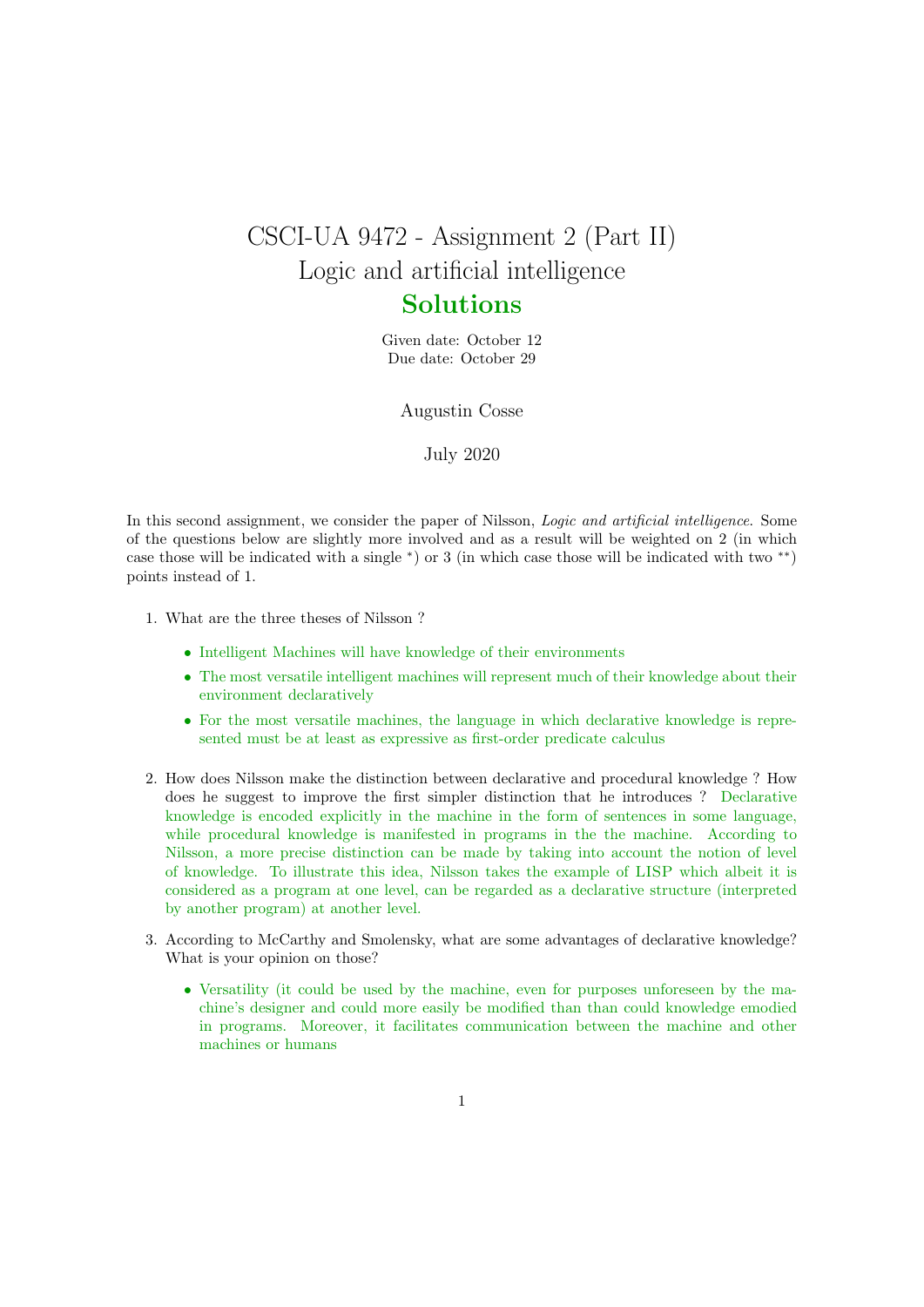- Public access (Declarative knowledge is accessible to many people)
- Reliability (Different people can reliably check whether conclusions have been validly reached)
- Formality, Bootstrapping, Universality (The inferential operations require very little experience with the domain to which the symbols refer)
- 4. Why is English not a good declarative language candidate? and what language does Nilsson advocate as a good declarative language?

According to Nilsson, the problem with English (although if we could use it it would make all the knowledge already compiled in books immediately available for use by computers) is that too ambiguous a representational medium for present-day computers. The meanings of English sentences depend too much on the contexts in which they are uttered and understood.

As a better alternative, Nilsson suggest First order First-Order Predicate calculus.

5. What should be, according to Nilsson, the key elements of a machine interacting with the world?

Nilsson considers a conceptualization made of 3 main components:

- A function mem that maps the set of pairs (inputs, states), or  $(S, \mathcal{M})$  onto M which models the machine's memory behavior (The machine state at any instant being a function of the machine's input and its previous state)
- A function *act* which describes how the machine acts on the world (which maps  $(S, M)$ ) onto A the set of actions).
- A function *effect* which describes the effects of the actions on the world (hence maps  $(\mathcal{A}, \mathcal{W})$  onto  $\mathcal{W}$
- Finally, a function see can be used to model the fact that a machine is not sensitive to every aspect of the world but partitions the world into classes whose members, as far as the machine is concerned,a re equivalent.
- 6. In what sense is the machine designer comparable to a scientist ?

According to Nilsson, the machine designer is in the same predicament as is the scientist. Scientists invent descriptions of the world and gradually refine them until they are more useful

7. How does Nilsson describes the construction of first order predicate calculus ? and the sentences in this language ? Within the framework of first order predicate calculus, how can one summarize the task of the designer?

According to Nilsson, sentences from First Order predicate calculus are constructed as follows: for every world object in the conceptualization we create an object constant. For every world relation, we create a relation constant and for every world function, we create a function constant. This is then combined with the syntax of predicate calculus. When a designer cannot specify which of two relations holds, he uses a disjunction such as  $Box(Ob1) \wedge [Blue(Ob1) \vee$ Green(Ob1)]. Or he may use an existentially quantified statement  $(x)$ Box $(x) \wedge$ Green $(x)$  or he might know that all boxes are green  $(\forall x)$ Box $(x) \Rightarrow$  Green $(x)$ .

8. What is the difference between state and interpretation?

A single state  $\Delta$  (as described in the machine) can be satisfied by a set of interpretations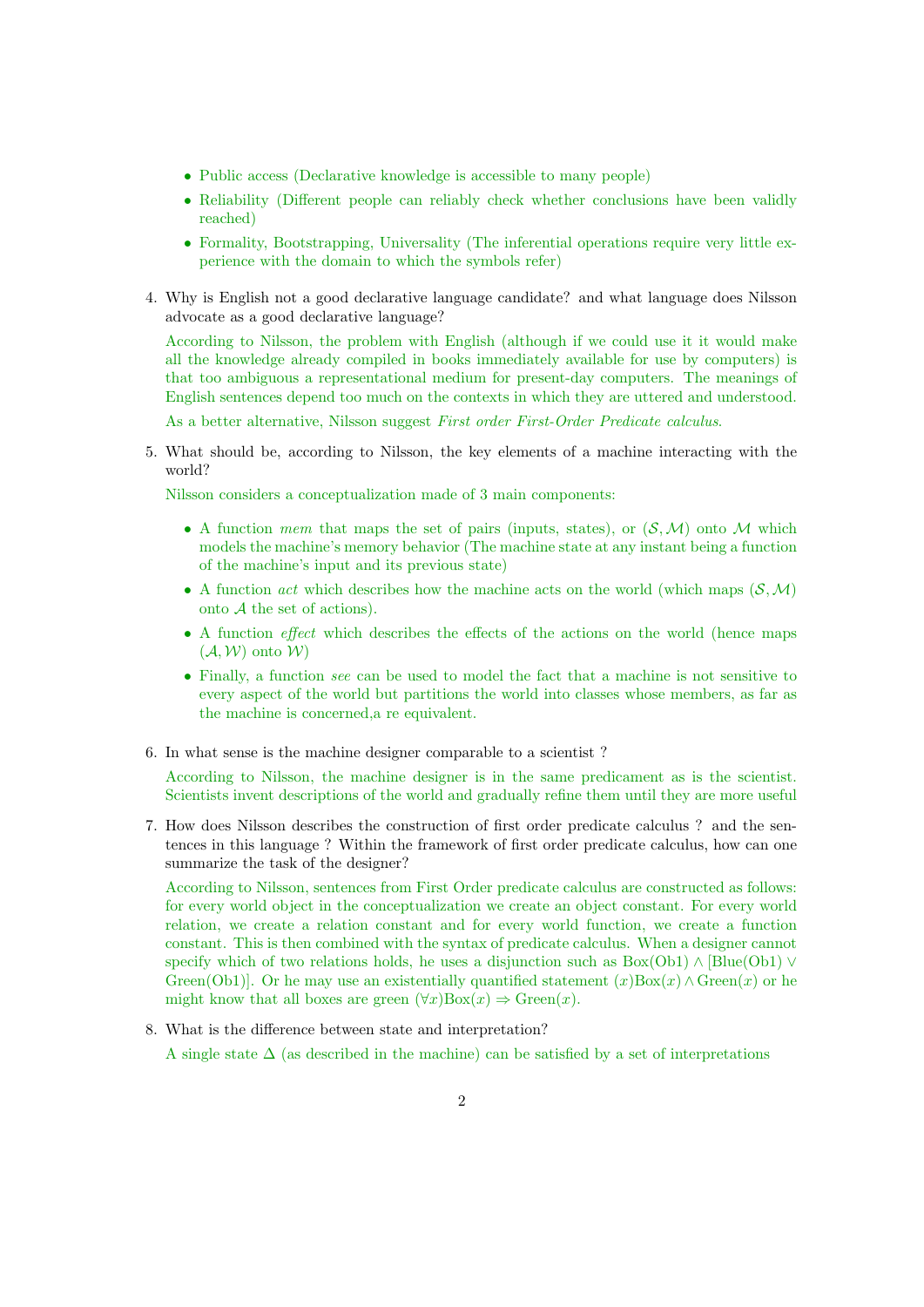9. How does Nilsson describe reasoning (in particular the reasoning aspect of the function mem)? What does he describe as sentence manipulation?

Because the actions emitted by the agent depend on the syntactic form of the sentences in  $\Delta$ , it is necessary for mem to be able to rewrite these sentences in the form appropriate to the task at hand. This aspect of the function mem is what Nilsson calls reasoning. If we consider a robot designed to paint boxes green. Its sentence-to-action process act may include a production rule like "if  $\Delta$  includes the sentence  $Box(\eta)$  for some value of  $\eta$ , paint the object denoted by  $\eta$  green." but not  $Box(G17)$  explicitly. We might expect that correct behavior for this robot would be to paint the object denoted by G17 green, but there is no sentenceto-action rule to accomplish that unless Box(G17) occurs explicitly in  $\Delta$ . Constructing the sentence Box(G17) from the sentences  $(\forall x)$ Blue $(x) \Rightarrow$ Box(x) and Blue(G17) is an example of one kind of sentence manipulation, or inference that we want mem to to.

- 10. What is the approach suggested by Nilsson as an alternative to the (expensive) verification that all models of  $\Delta$  are also models of the new sentence  $\phi$  (explain in your own words) As indicated by Nilsson, in practice we don't have to check that all the models of  $\Delta$  are also models of  $\phi$ , but we can instead rely on strictly syntactic operations on  $\Delta$  that are able to compute logically entailed formulas. We use the phrase *rule of inference* to refer to any computation on a set of sentences that produces new sentences. If  $\psi$  can be derived from  $\Delta$  by a sequence of applications of rules of inference, we say that  $\psi$  can be deduced from  $\Delta$  and write  $\Delta \vdash \psi$ . An example is the rule of inference called modus ponens: From any sentence of the form  $\rho \Rightarrow \sigma$ , and  $\rho$ , we can deduce the sentence  $\sigma$  by modus ponens. The process of logical deduction involves using a set of rules of inference to deduce additional sentences from a set of sentences.
- 11. What rule can be considered sound according to Nilsson ? In particular, what is the difference between a rule of inference and a sound rule of inference? Explain the difference between the symbols  $\Vdash$  and  $\vdash$

It happens that there are rules of inference, modus ponens is an example, that have the property that if  $\Delta \vdash \phi$  then  $\Delta \Vdash \phi$ . Such rules of inference are called *sound*.

In this case the notation  $\Delta \Vdash \phi$  indicates that the sentence  $\phi$  is entailed by the knowledge base ∆.

12. How do we call a set of inference rules that will ultimately be able to prove any entailed sentence  $\phi$ ?

such such a set is called complete

- 13. Is it always good to limit an agent to sound inferences? (try to be as exhaustive as possible) As Nilsson indicates, although deduction (through sound inference) is important, much human thought involves leap of intuition, inductive inference, and other guessing strategies that lie outside the realm of sound inference.
- 14. To describe the connection between the real environment and the representation of this environment through the knowledge base, Nilsson cites the American essayist Edward Abbey. What is Abbey's point ?

Nilsson cites Abbey to indicate that lose track of the real world by focusing our attention exlusively on the internal representation of the agent.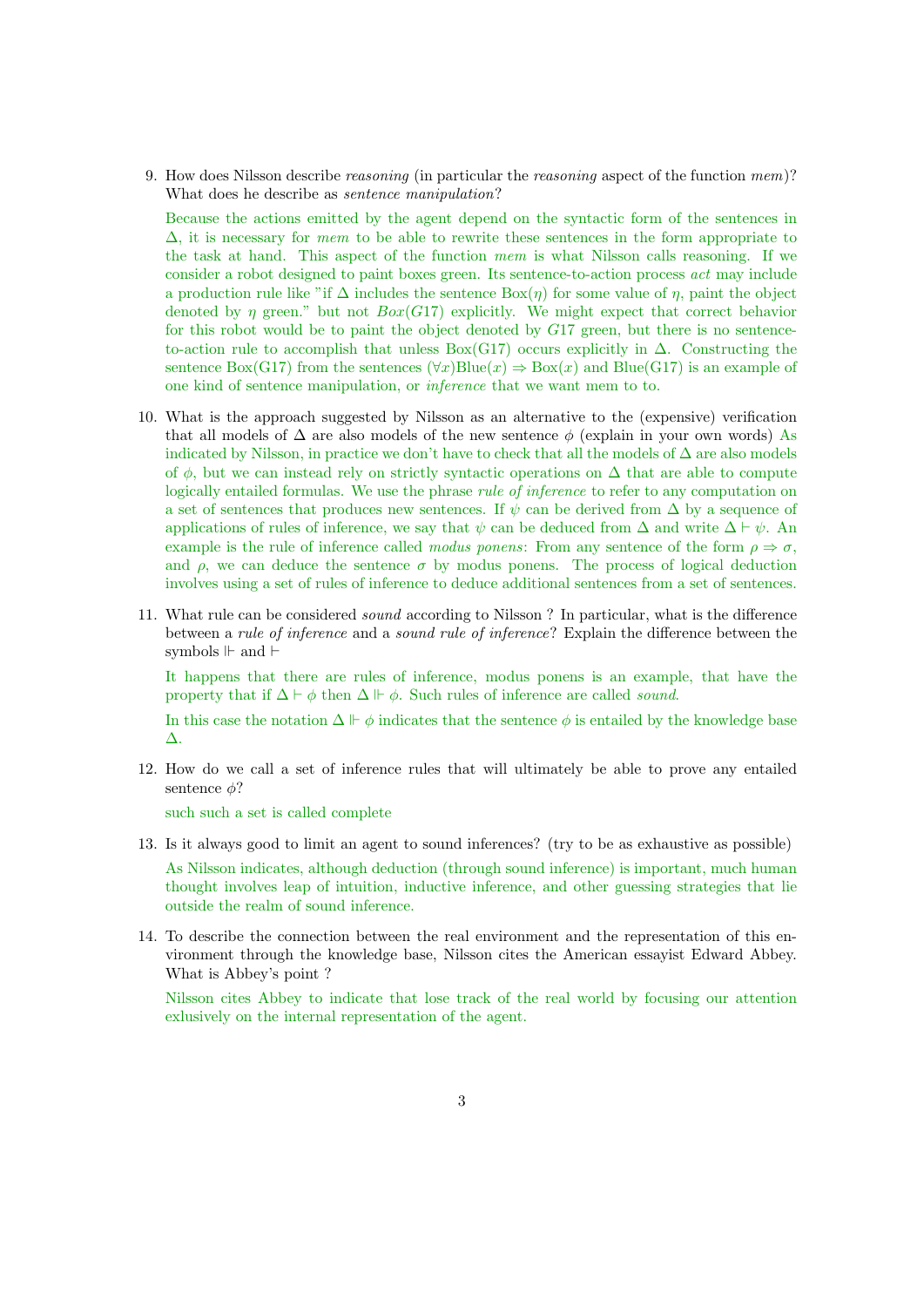15. According to Nilsson, what is the problem with logical inference as the main source of deduction and reasoning? In particular, what is the difference between induction and deduction? Give an example of a inductive inference. How does Nilsson argue one might sometimes rewrite an unsound inference (or induction) as a sound one (or deduction)?

According to Nilsson, it could happen that the designer has some subset of the models of  $\Delta$  in mind and if (for some reason or another) he could not specify this subset by enlarging the knowledge base, then there are circumstances under which unsound inference might be appropriate.

Deduction, according to Nilsson involves using a set of rules of inference to deduce additional sentences from a set of sentences. Induction corresponds to deriving a general property from a set of examples. As indicated by Nilsson in his example, we could consider the premises

> $\text{Emerald}(\text{Ob}1) \wedge \text{Color}(\text{Ob}1, \text{Green}),$  $Emerald(Ob2) \wedge Color(Ob2, Green),$ . . . Emerald(Obn) ∧ Color(Obn, Green)

For some adequately large value of  $n$ , we may want to inductively infer (unsoundly but reasonably) that

 $(\forall x)$ Emerald $(x) \Rightarrow$  Color $(x,$  Green)

provided there is no  $\eta$  mentioned in  $\Delta$  such that  $\Delta$  entails the sentence

Emerald $(\eta) \wedge \neg \text{Color}(\eta, \text{Green})$ 

Finally, according to Nilsson, in the context of sufficient additional information, sound conclusions can be drawn that might have seemed to have required unsound inference without the additional information. An example of this is as follows. Assume that the knowledge base  $\Delta$ contains the sentence

 $(\exists y)(\forall x)$ Emerald  $(x) \Rightarrow \text{Color}(x, y)$ 

(i.e. there is a color such that all emerald have that color.) as well as

 $(\forall x, y, z)(\text{Color}(x, y)) \wedge \text{Color}(x, z) \Rightarrow (y = z)$ 

(i.e. a thing can have only one color)

From those statements, we can deduce that if a thing is an emerald, it has a unique color. Then if we subsequently learn the sentence

Color(Ob1, Green) ∧ Emerald(Ob1)

one can deduce soundly

$$
(\forall x)\text{Emerald}(x) \Rightarrow \text{Color}(x,\text{Green})
$$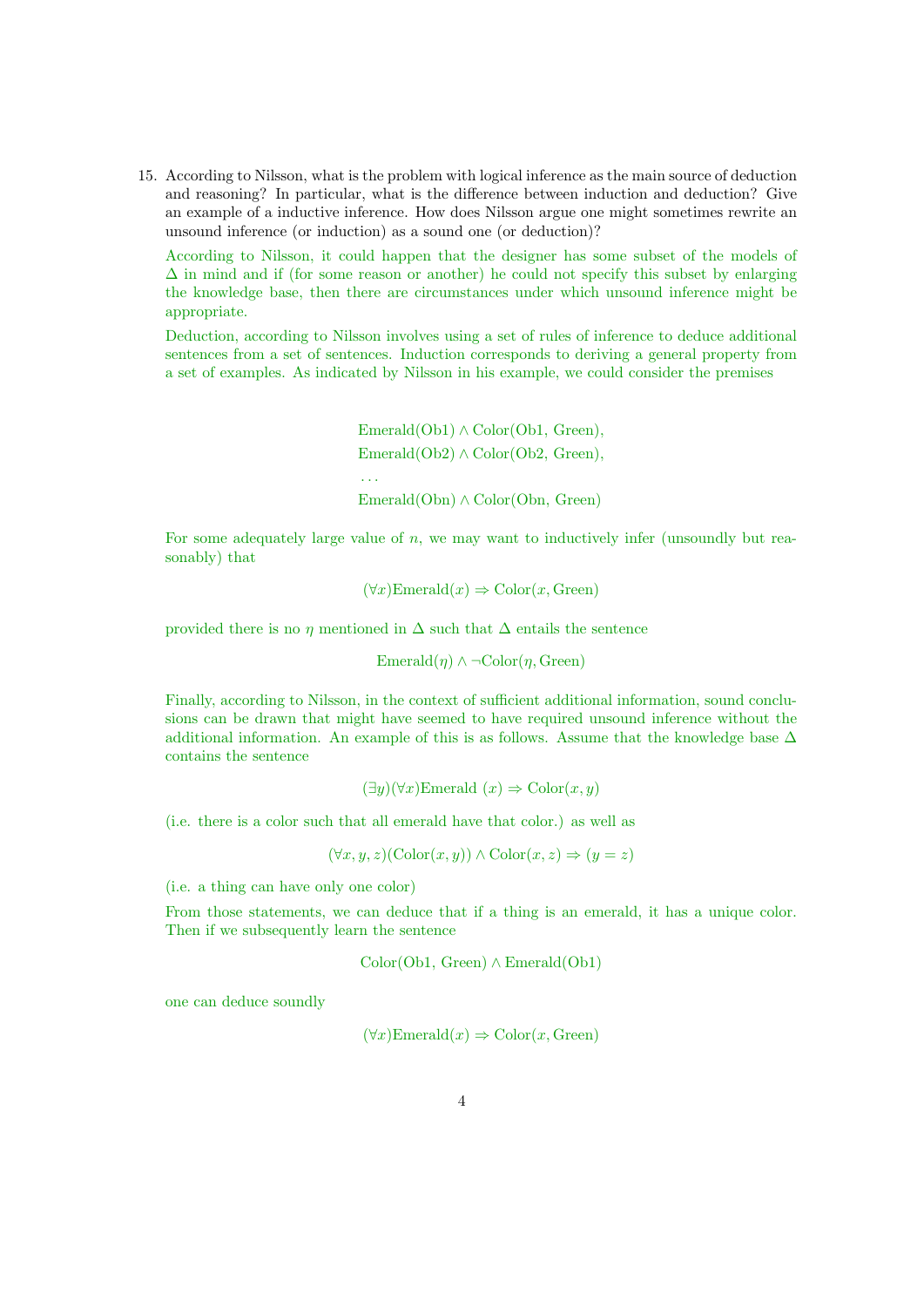- 16. How does Nilsson define the term reification? Can you give an illustration? When and why could reification be useful? What is a metatheory in this framework? Nilsson uses the term reification to denote the bestowal of an existence on what was originally an abstract concept
- 17. What does Nilsson mean by *qualifications* and what example does he use to illustrate a problem that can arise due to the infinite number of those qualifications?

By qualifications, Nilsson denotes the whole set of proposition needed to guarantee with perfect confidence that an event will occur. To illustrate this idea, Nilsson mentions an example from John McCarthy that consists in formulating a sentence which would be used to indicate that under certain conditions, a car will start. An example of such a sentence might be "If the fuel tank is not empty and your turn the ignition key, the car will start" yet this simple sentence is not true in a world in which the carburetor is broken, or in which the fuel tank is full of water,...

18. What is a theory that is not inaccurate? How can inference be performed in the framework of a theory that is not inaccurate according to Nilsson? In particular, explain the notion of defeasible inference and non monotonic reasoning.

Nilsson defines a theory that is not inaccurate as a theory whose models include the world as conceived by the designer. Nilsson takes as an example a machine that has to decide whether or not an apple is edible. if  $\Delta$  is to be not inaccurate, and our description of the world include the exceptions  $Wormy(x)$  and  $Rotten(x)$  we cannot include in it the statement

 $(\forall x)$ Apple $(x) \land$ Ripe $(x) \Rightarrow$ Edible $(x)$ 

In this framework it might still be possible to do inference. Indeed, if we want to encode the fact that an apple denoted by 'apple1', for which we could not conclude that it was rotten or wormy, is edible, we may do this through the sentence 'Edible(Apple1)'. If the agent later learns the sentence 'Rotten(Apple1)', we must then withdraw the earlier conclusion 'Edible(Apple1)'.

Such an inference is called *defeasible* because it can be defeated by additional information. Non monotonic reasoning is the process of making defeasible inferences.

19. <sup>\*\*</sup> In his paper Applications of Circumscription to Formalizing Common-Sense Knowledge, John McCarthy uses the following example to illustrate the use of circumscription to tackle the qualification problem. We consider a world with at least 3 blocks, A, B and C. This information is stored in the first order predicate sentence

<span id="page-4-0"></span>
$$
is \, block(A) \land is \, block(B) \land is \, block(C) \tag{1}
$$

From this we may want to express that unless something abnormal happens, if an object is a block, then it must necessarily be  $A$ ,  $B$  or  $C$ . This can be done by circumscription. Circumscription relies on [\(1\)](#page-4-0) replacing an original predicate P (from a sentence S such as (1)) with a second more restrictive predicate  $\Phi(x)$  and then (2) applying the circumscription rule

$$
S(\Phi) \lor \forall x (\Phi(x) \Rightarrow P(x)) \Rightarrow \forall y (P(y) \Rightarrow \Phi(y))
$$
\n(2)

In the case of the block world, we can thus take the predicate  $\Phi(x)$  to be given (for example) by

$$
\Phi(x) \equiv (x = A \lor x = B \lor x = C)
$$
\n(3)